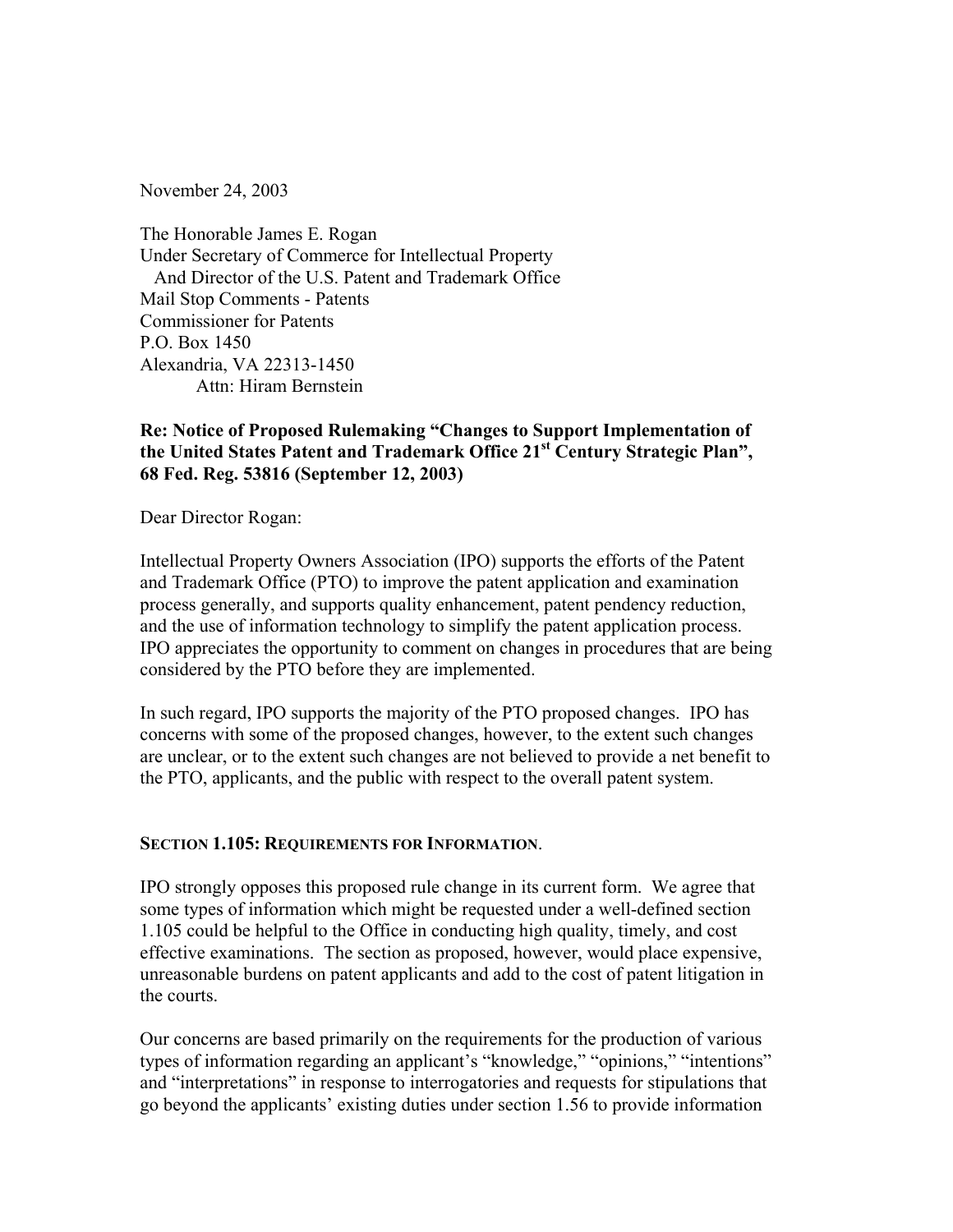# **Intellectual Property Owners Association (IPO)**

known to the applicants and material to patentability. The proposed rule has the very real potential for increased likelihood of unsupported allegations of inequitable conduct in patent litigation.

In addition, because the answers provided by applicants would be subject to estoppel assertions, an applicant would be under pressure to do extensive research as to the potential implications of any answers provided, significantly increasing the costs for applicants. The rulemaking commentary states that certain information may be "highly burdensome" for the Office to collect during examination, but there is no explanation of why the information would not be similarly highly burdensome for applicants to collect. To the extent that interrogatories would call for legal conclusions, rather than purely factual information, the authority for non-attorneys to use such interrogatories is problematic. Also, the proposed rule makes no provision for protecting confidential or trade secret information.

We note that the Federal Trade Commission has recently released a report calling for more use of examiner inquiries under section 1.105 and reformulation of section 1.105 to permit follow-up. The FTC has also recommended that upon an examiner's request applicants should be required to submit statements of relevance regarding their prior art references. Proposed section 1.105 and the FTC recommendations would make fundamental changes in patent examination practice. At a minimum, we urge the Office to conduct public hearings before adopting any such changes, to permit a full airing of views and exploration of the consequences of the changes.

### **COMMENTS ON OTHER SPECIFIC PROPOSALS:**

### **Section 1.19 -- Document Supply Fees**

The proposed change in Section 1.19(b)(3) discussed in the comments (page 53823, third column) does not appear to be reflected in the indicated revised rule (page 53848, second column).

### **Section 1.57 -- Incorporation by Reference**

Proposed new section 1.57(a) is indicated as intending to allow for addition of subject matter to an application specification where such subject matter has been "inadvertently" omitted from the application specification but is "completely contained" in a priority document, where the application contains a claim to the priority document which is present on the date of receipt of the application. The proposed rule raises potential issues with respect to having to prove whether any particular omission was "inadvertent" at the time of filing of the application. Further, potential issues are also raised as to whether such rule would allow for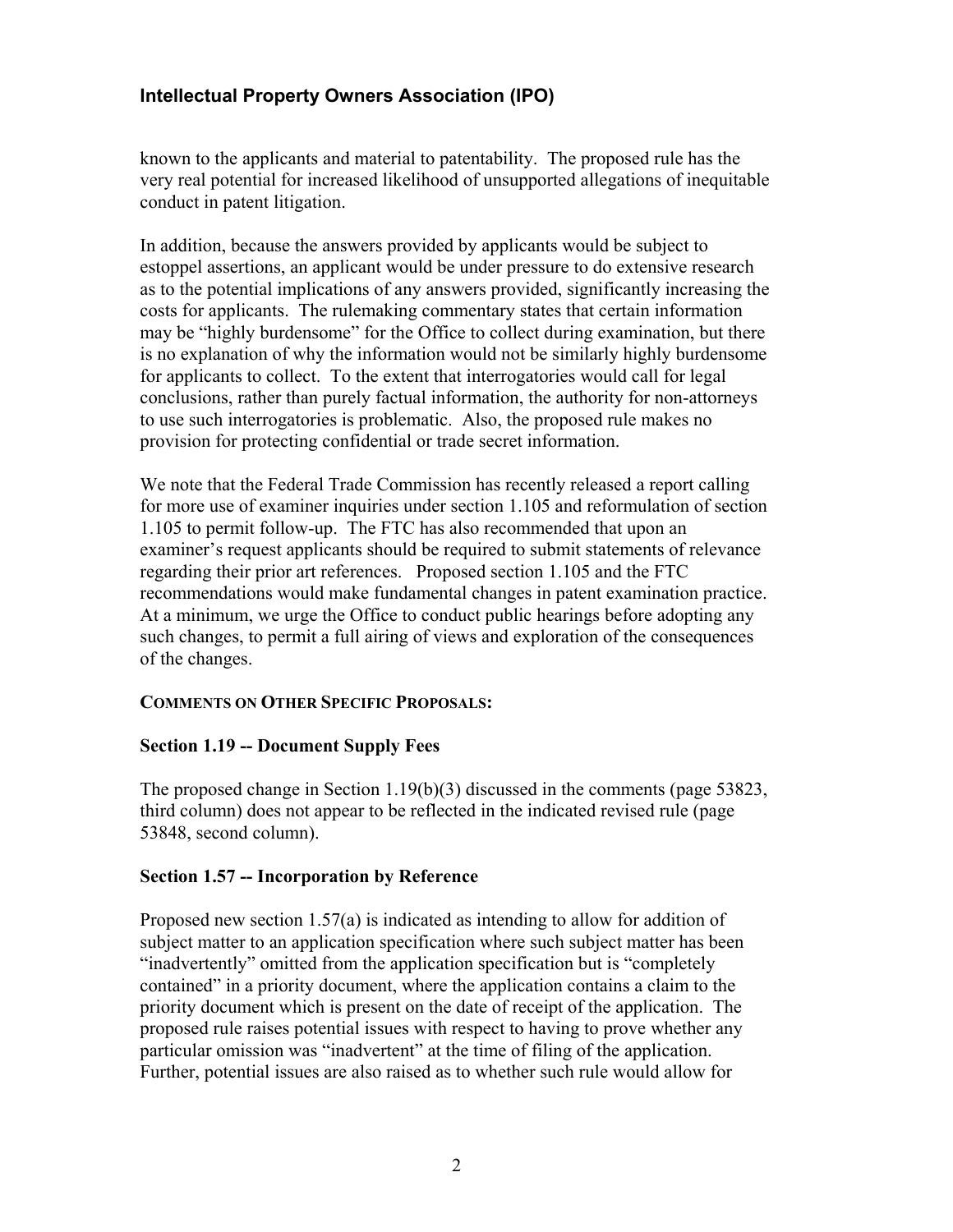# **Intellectual Property Owners Association (IPO)**

correction of non-obvious (based on the filed application itself) translational and/or typographical errors which distinguish the filed application disclosed subject matter from the priority document, which corrections may not be consistent with precedential case law. Clarification is needed.

#### **Section 1.98 -- Content of information Disclosure Statement**

To the extent the Office is proposing a format requirement intended to facilitate OCR scanning of US patent numbers and US patent application publication numbers explicitly so that such document could be made electronically available to the examiner to facilitate searching and retrieval of such references, it is proposed that the requirement for providing paper copies of such references be dropped for IDS filed in all applications, rather than just those identified in 1.98(e). Further, it is also proposed to eliminate the requirement that applicants provide paper copies of cited pending US applications where such applications have been scanned by the USPTO and are readily electronically available to the examiner.

#### **Section 1.115 -- Preliminary Amendments**

The proposed changes section 1.115(b) are confusing with respect to what subject matter constitutes part of the "original disclosure", as opposed to an "originally filed specification, including claims, and drawings". The proposal appears to be to substitute a requirement to accept a legal fiction (that preliminary amendments filed on or prior to an application filing date are part of the "original disclosure" whether referenced in the oath/declaration or not), in exchange for the Office dropping the requirement that an applicant go through a petition procedure in order to file a substitute oath/declaration specifically referencing any such preliminary amendment which adds subject matter which is deemed not to be otherwise supported by the original specification/claims/drawings.

It is noted that the same issues would in any event need to be addressed under the proposed rule that are faced under existing practices with respect to preliminary amendments. Namely, unless the amendment is specifically referenced in the applicants' oath or declaration, a determination must still be made whether the preliminary amendment introduces new matter relative to the version of the specification actually referenced in the oath or declaration, and if so, a newly executed oath or declaration would be required where the applicant wishes for the "new" subject matter (relative to the version of the application prior to incorporating the preliminary amendment) to be maintained in the application. As long as the Office retains the requirement that a new oath be filed when appropriately needed, adoption of such legal fiction in accordance with the proposed rule changes in order to facilitate the application and examination process does not seem to be objectionable. It is suggested, however, that where it is determined that the subject